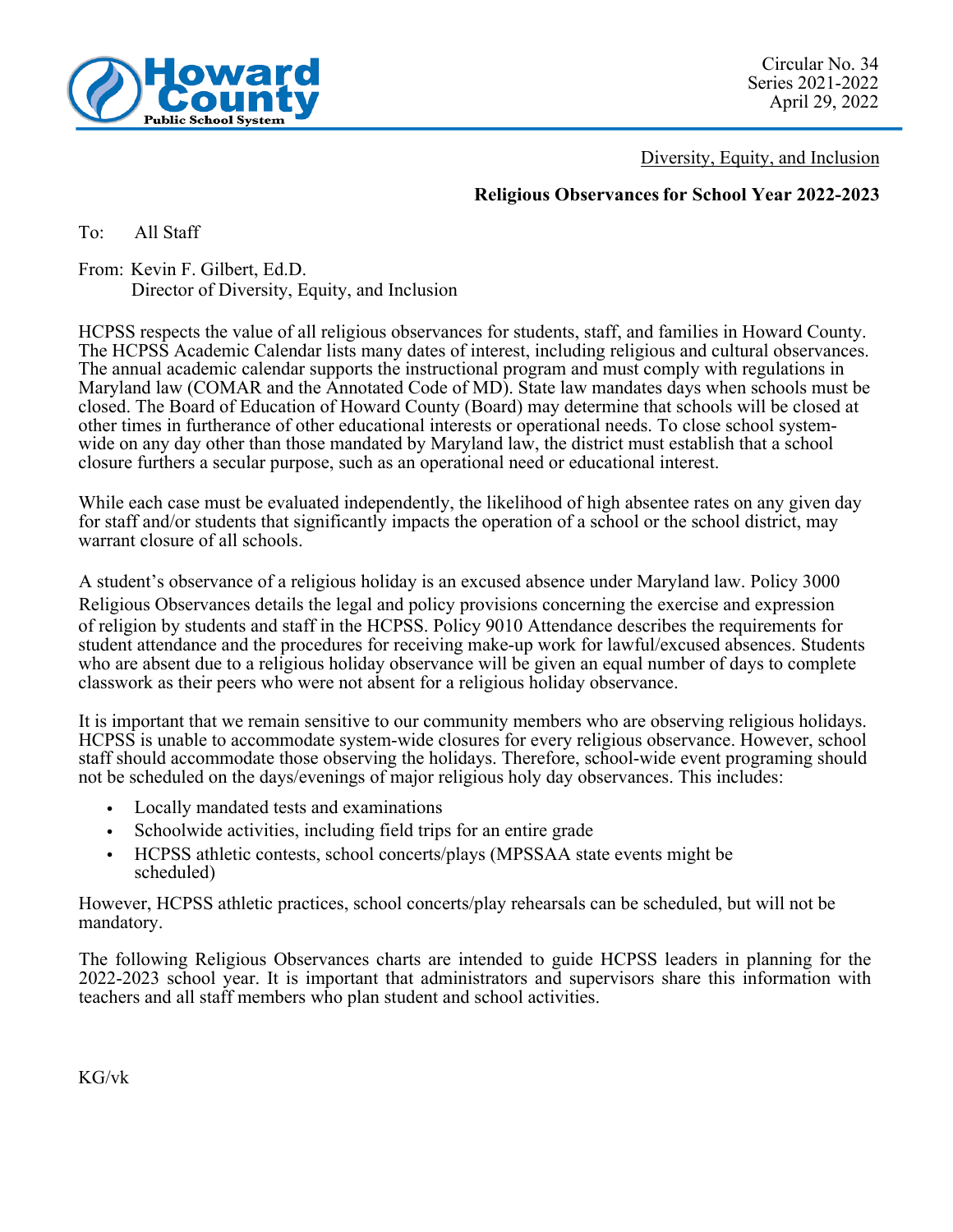## **Religious Observances July 2022 – June 2023**

HCPSS respects the value of all religious observances for students, staff, and families in Howard County. However, because the school system is unable to accommodate system-wide closures for every observance, it is important that we remain sensitive to our community members who are observing religious holidays. The holidays that are in *bold italics* are included on the HCPSS Academic Calendar.

Schoolwide event programming, including locally mandated testing and field trips, should not be scheduled on the following days/evenings of religious observances **listed in** *bold italics.* **Please note that students observing the holidays in bold italics should be excused from homework during their observance of the days and will have an equal number of days to complete make-up work. Any student observing the holidays not in bold italic shall work with staff to make arrangements for making up work.** 

| <b>Observance</b><br><b>Timeframe</b> | Day         | <b>Date</b> | Religious/<br>Cultural              | <b>Religion</b> | <b>Notes</b>                                                                                                |
|---------------------------------------|-------------|-------------|-------------------------------------|-----------------|-------------------------------------------------------------------------------------------------------------|
| Evening                               | <b>Mon</b>  | July 8      | <b>Observance</b><br>Eid Al-Adha**  | <b>Muslim</b>   | Beginning at sundown; No<br>events after 5:30pm                                                             |
| Day &<br>Evening                      | <b>Tues</b> | July 9      | Eid Al-Adha**                       | <b>Muslim</b>   | No events                                                                                                   |
| Day                                   | Mon         | Aug 8       | Ashura                              | Muslim          | Begins evening before and ends<br>evening of $8^{th}$                                                       |
| Day                                   | Thurs       | Aug 11      | Raksha Bandhan                      | Hindu           | Date may vary                                                                                               |
| Day                                   | Fri         | Aug $12$    | Ullambana                           | Hindu           | Date may vary                                                                                               |
| Day                                   | Mon         | Aug $18$    | Krishna Janmashtami                 | Hindu           | Date may vary                                                                                               |
| Day                                   | Wed         | Aug $31$    | Ganesh Chaturthi                    | Hindu           |                                                                                                             |
| Day $\&$<br>Evening                   | Sat         | Sept 10     | Mid-Autumn Festival                 | Chinese         | Equivalent to<br>Thanksgiving                                                                               |
| Evening                               | <b>Sun</b>  | Sept 25     | Rosh Hashanah *                     | <b>Jewish</b>   | Beginning at sundown; no<br>events after 5:30pm                                                             |
| Day $\&$<br>Evening                   | Mon         | Sept 26     | Rosh Hashanah *                     | <b>Jewish</b>   | Two day observance;<br><b>Schools &amp; Offices Closed</b><br>$1st$ day; No events                          |
| Day                                   | Mon         | Sept 26     | Navratri                            | Hindu           | Dates may vary Nine-<br>day observance                                                                      |
| Day                                   | <b>Tues</b> | Sept 27     | Rosh Hashanah *                     | <b>Jewish</b>   | <b>Ending at sundown;</b><br><b>Events after 5:30pm</b><br>allowed                                          |
| Afternoon &<br>Evening                | <b>Tues</b> | Oct 4       | <b>Yom Kippur (Kol</b><br>$Nidre$ * | <b>Jewish</b>   | <b>Preparations for evening</b><br>observance begin during<br>afternoon; No events after<br><u>5:30 pm.</u> |
| Day $\&$<br>Evening                   | Wed         | Oct 5       | Yom Kippur *                        | <b>Jewish</b>   | <b>Ending after sundown;</b><br><b>Schools &amp; Offices Closed;</b><br>No events                           |
| Day                                   | Wed         | Oct 5       | Dussehra                            | Hindu           | Dates may vary                                                                                              |
| Evening                               | Sat         | Oct 8       | Mawlid-al-Nabi                      | Muslim          | Subject to moon sighting<br>Ends evening of 9th                                                             |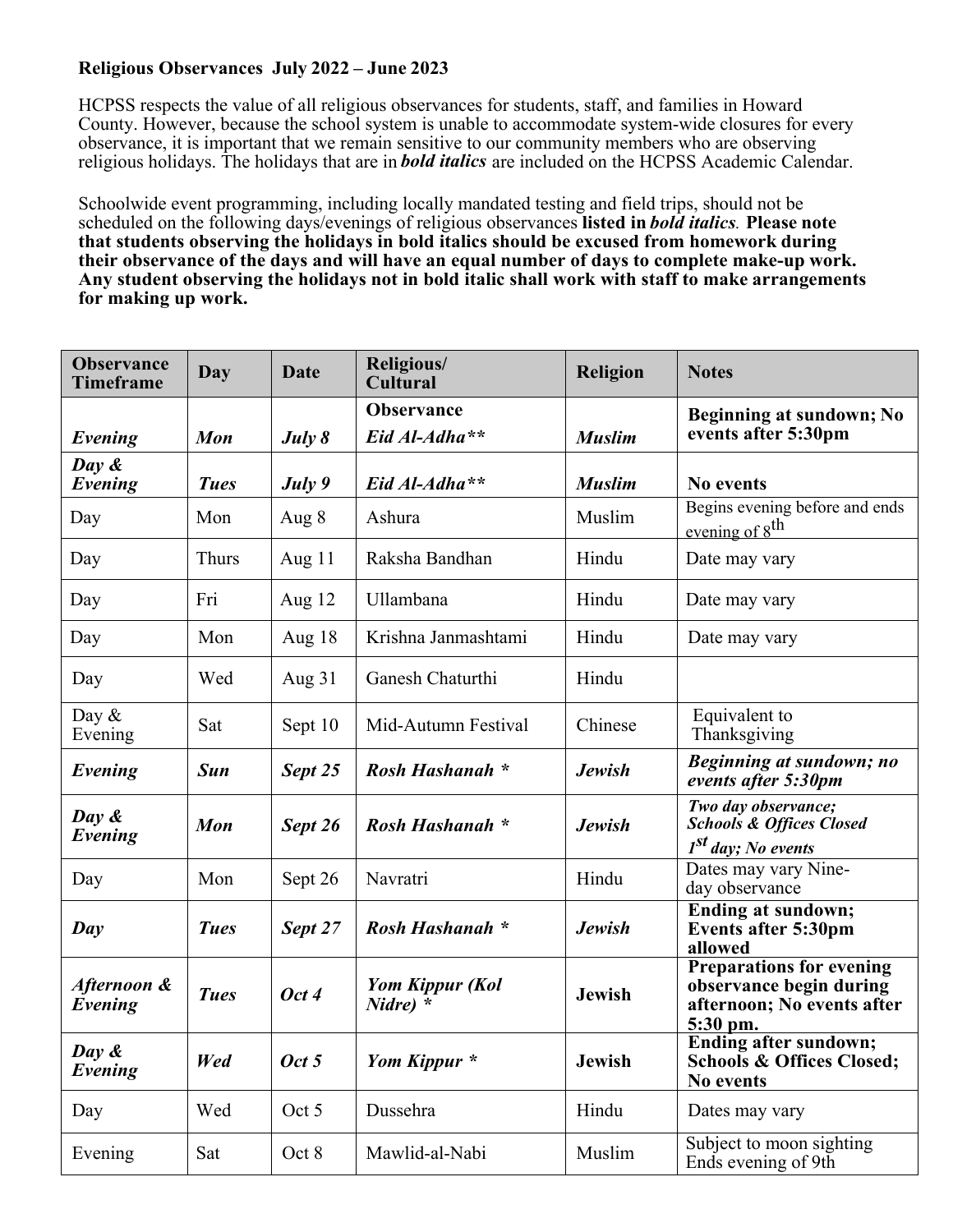| Observance<br><b>Timeframe</b> | Day          | <b>Date</b>      | <b>Religious/Cultural</b><br>Observance            | Religion            | <b>Notes</b>                                                             |
|--------------------------------|--------------|------------------|----------------------------------------------------|---------------------|--------------------------------------------------------------------------|
| Evening                        | Sun          | Oct 9            | Sukkot*                                            | Jewish              | Beginning at sundown                                                     |
| Day &<br>Evening               | Mon          | Oct 10           | Sukkot *                                           | Jewish              | Two day observance                                                       |
| Day/Evening                    | <b>Tues</b>  | Oct 10           | Indigenous Peoples'<br>Day                         | Varied              |                                                                          |
| Day                            | <b>Sun</b>   | Oct 16           | Sukkot <sup>*</sup>                                | Jewish              | Ending at sundown                                                        |
| Evening                        | Sun          | Oct 16           | Shemini Atzeret *                                  | Jewish              | Beginning at sundown                                                     |
| Evening                        | Mon          | Oct 18           | Shemini Atzeret *                                  | Jewish              | Ending at sundown                                                        |
| Evening                        | Mon          | Oct 17           | <b>Simchat Torah</b>                               | Jewish              | Beginning at sundown                                                     |
| Day                            | Tues         | Oct 18           | <b>Simchat Torah</b>                               | Jewish              | Ending at sundown                                                        |
| Day                            | <b>Thurs</b> | Oct 20           | <b>Installation of Guru</b><br><b>Granth Sahib</b> | <b>Sikh</b>         |                                                                          |
| Day &<br>Evening               | <b>Mon</b>   | Oct 24           | Diwali                                             | Hindu               | Five-day observance; third<br>day/night is main<br>observance; No events |
| Evening                        | <b>Tues</b>  | Oct 25           | <b>Birth of Bab</b>                                | Baha'i              | Beginning at sundown                                                     |
| Day                            | Wed          | Oct 26           | <b>Birth of Bab</b>                                | Baha'i              | Ending at sundown                                                        |
| Evening                        | Wed          | Oct 26           | Birth of Baha'u'llah                               | Baha'i              | Beginning at sundown                                                     |
| Day                            | <b>Thurs</b> | Oct 27           | Birth of Baha'u'llah                               | Baha'i              | Ending at sundown                                                        |
| Day                            | <b>Tues</b>  | Nov <sub>1</sub> | All Saints' Day                                    | Christian           |                                                                          |
| Day                            | <b>Tues</b>  | Nov 8            | Guru nanak Devji<br>Gurpurab                       | <b>Sikh</b>         |                                                                          |
| Day                            | Fri          | Dec 8            | Bodhi Day                                          | <b>Buddhist</b>     |                                                                          |
| Evening                        | Sun          | Dec 18           | Hanukkah 1 <sup>st</sup> night                     | Jewish              | Eight-day observance                                                     |
| Day &<br>Evening               | Sat          | Dec 24           | <b>Christmas Eve</b>                               | Christian           | <b>Schools &amp; Offices closed;</b><br>No events                        |
| Day &<br>Evening               | <b>Sun</b>   | Dec 25           | <b>Christmas Day</b>                               | Christian           | <b>Schools &amp; Offices closed;</b><br>No events                        |
| Day                            | Mon          | Dec 26           | Kwanzaa                                            | African<br>American | Seven-day observance                                                     |
| Day                            | <b>Thurs</b> | Jan 5            | Guru Gobind Singh's<br>Gurpurab                    | <b>Sikh</b>         |                                                                          |
| Day                            | Fri          | Jan 6            | Epiphany/Orthodox<br><b>Christmas Eve</b>          | Christian           |                                                                          |
| Day                            | Sat          | Jan 7            | Feast of<br>Nativity/Orthodox<br>Christmas         | Christian           |                                                                          |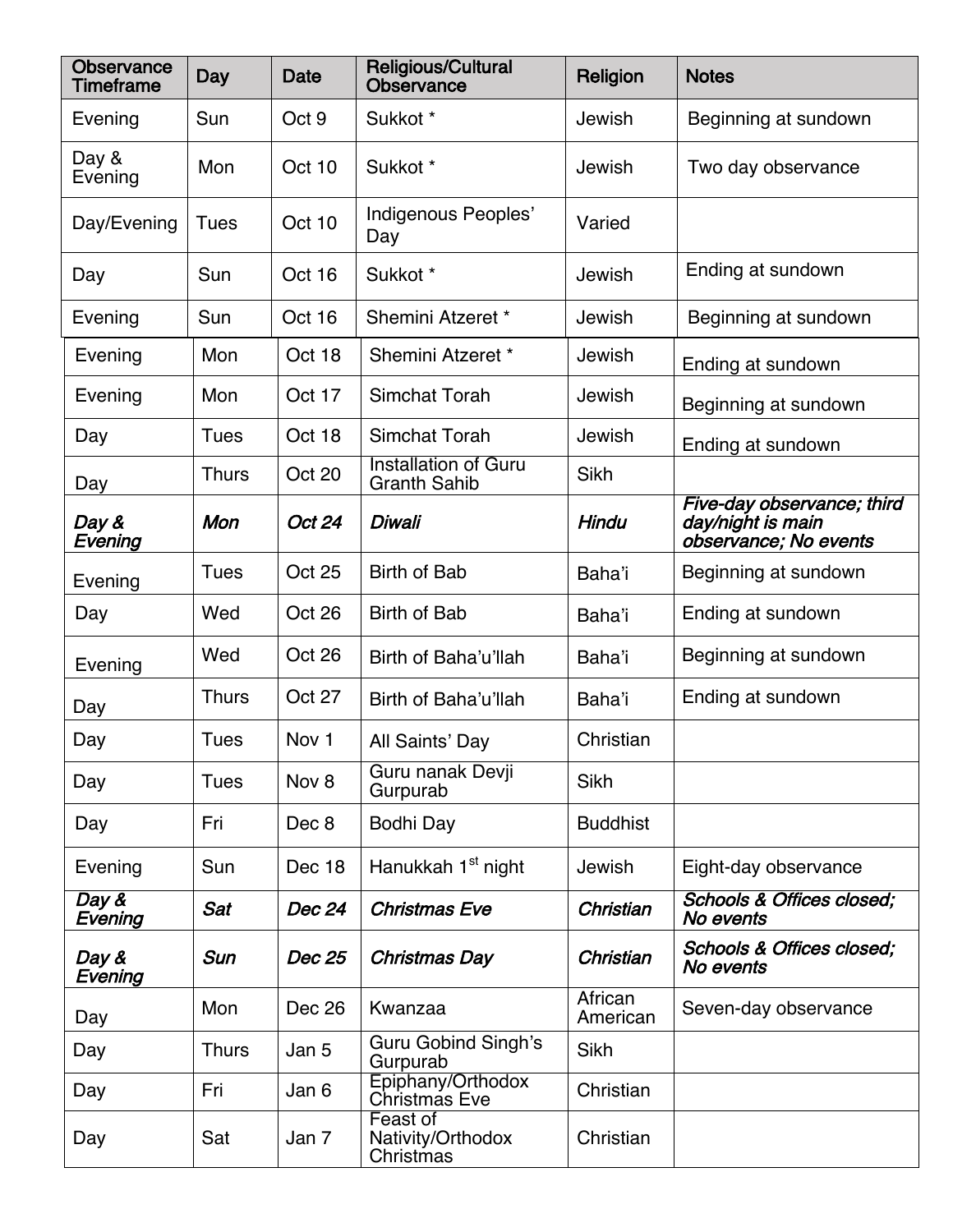| <b>Observance</b><br><b>Timeframe</b> | Day          | <b>Date</b>       | <b>Religious/Cultural</b><br>Observance             | Religion              | <b>Notes</b>                                                                                                                           |
|---------------------------------------|--------------|-------------------|-----------------------------------------------------|-----------------------|----------------------------------------------------------------------------------------------------------------------------------------|
| Day                                   | Mon          | Jan 14            | <b>Makar Sankranti</b>                              | Hindu                 |                                                                                                                                        |
| Day                                   | Sun          | Jan 22            | <b>Lunar New Year</b>                               | Chinese<br>Korean     | No events                                                                                                                              |
| Day                                   | Wed          | Feb 15            | Nirvana Day                                         | <b>Buddhist</b>       |                                                                                                                                        |
| Day                                   | Sat          | Feb 18            | Maha Shivaratri                                     | Hindu                 |                                                                                                                                        |
| Day                                   | Wed          | Feb <sub>22</sub> | Ash Wednesday                                       | Christian             |                                                                                                                                        |
| Evening                               | Mon          | Mar <sub>6</sub>  | Purim <sup>*</sup>                                  | Jewish                | Beginning at sundown<br>ending evening of March<br>7 <sup>th</sup>                                                                     |
| Evening                               | Wed          | Mar <sub>8</sub>  | Holi                                                | Hindu                 | Begins evening and ends<br>evening of March 9 <sup>th</sup> .                                                                          |
| Day                                   | Tue          | Mar 21            | Naw-Ruz (New Year)                                  | Baha'l<br>Iranian     |                                                                                                                                        |
| Day &<br>Evening                      | Wed          | <b>Mar 22</b>     | <b>Hindu New Year</b>                               | Hindu                 | No events                                                                                                                              |
| <b>Month</b>                          | Wed          | <b>Mar 22</b>     | 1 <sup>st</sup> night of Ramadan $\pm$              | <b>Muslim</b>         | Thirty-day observance; No<br>events after 5:30pm. on first<br>day; Dietary<br>restrictions; Daytime<br>fasting all month               |
| Day &<br>Evening                      | <b>Thurs</b> | <b>Mar 23</b>     | $1st$ day of<br>Ramadan ‡                           | <b>Muslim</b>         | No events 1 <sup>st</sup> day; Lasts for<br>30 days; No food events;<br>Dietary restrictions;<br>Daytime fasting all month             |
| Day                                   | Sun          | Apr 2             | Palm Sunday                                         | Christian             |                                                                                                                                        |
| Day                                   | Wed          | Apr <sub>5</sub>  | Qingming                                            | Chinese               | <b>Tomb Sweeping Day</b><br>Festival: respect paid to<br>deceased families/<br>ancestors                                               |
| Evening                               | Wed          | Apr 5             | 1 <sup>st</sup> Night of Passover<br>$\diamondsuit$ | Jewish                | 1 <sup>st</sup> Seder in evening; First<br>two days holy; No events<br>after 5:30pm; Dietary<br>restrictions until sundown<br>April 13 |
| Day &<br>Evening                      | <b>Thurs</b> | Apr 6             | Passover                                            | Jewish                | 2 <sup>nd</sup> Seder in evening; No<br>events Dietary restrictions<br>until sundown Apr 13; No<br>food events                         |
| Day &<br>Evening                      | Fri          | Apr 7             | <b>Good Friday</b>                                  | <b>Christian</b>      | <b>Schools &amp; Offices closed;</b><br>No events                                                                                      |
| Day &<br>Evening                      | Sun          | Apr 9             | Easter                                              | Christian             | No events:                                                                                                                             |
| Day                                   | Sun          | Apr 9             | <b>Orthodox Palm</b><br>Sunday                      | Orthodox<br>Christian |                                                                                                                                        |
| Day &<br>Evening                      | Mon          | Apr 10            | <b>Easter Monday</b>                                | Christian             | <b>Schools &amp; Offices closed;</b><br>No events- State                                                                               |
| Day                                   | <b>Thurs</b> | Apr 13            | Last day of Passover*                               | Jewish                | Ending at sundown; Dietary<br>restrictions until sundown;<br>No food events                                                            |